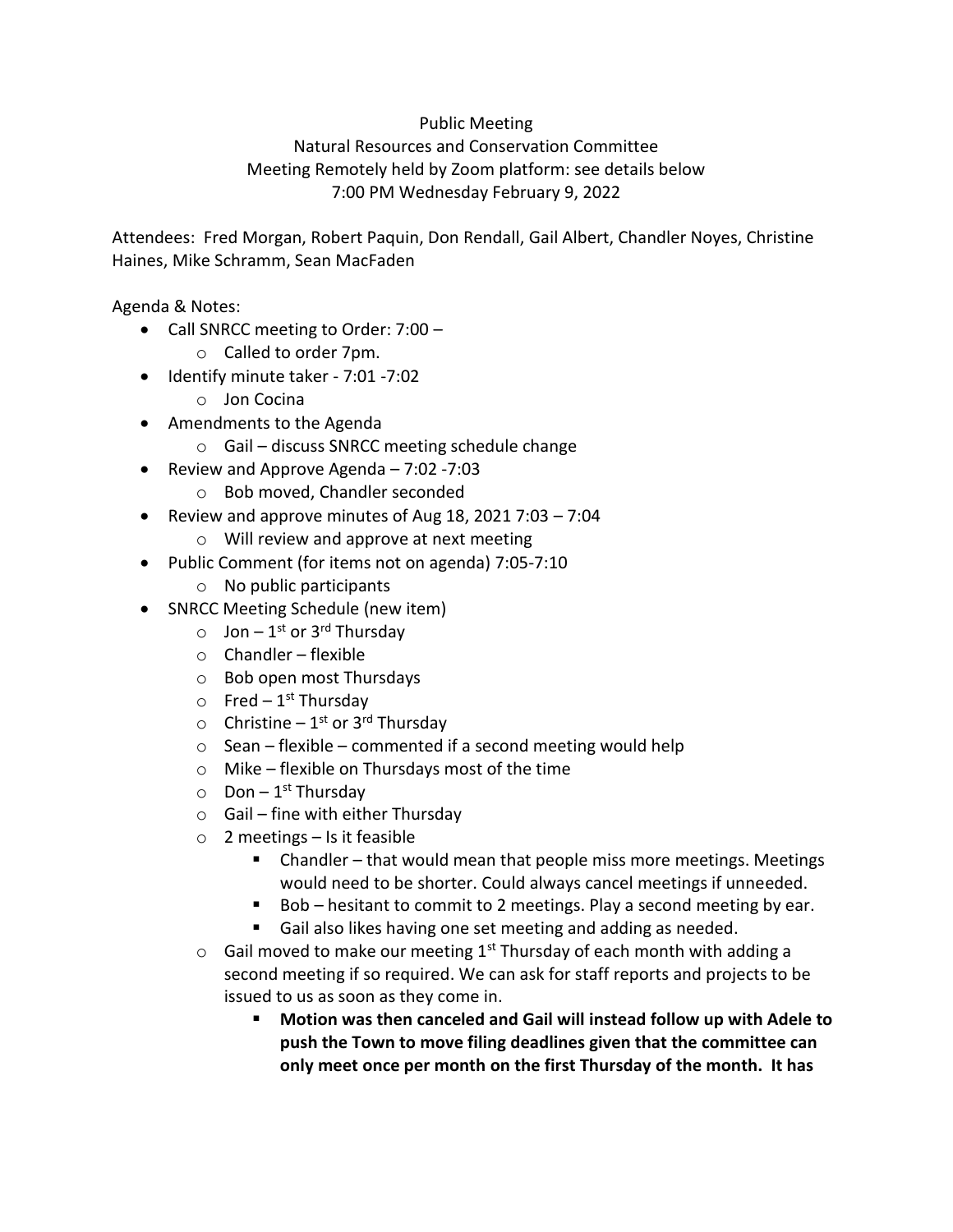**become clear that even with changing meeting dates, we can't meet the deadlines proposed by the Town.**

- Bob commented that the committee is trying to accommodate all the changes, but the Town needs to do the same.
- We will revisit the conversation at the next meeting.
- Development Review –7:11-7:25
	- $\circ$  February 16 Shelburne Shipyards, continued review from the January 19th DRB meeting
		- Committee revisited comments from the last meeting. Adele has specified that we must submit comments on the night of 2/9.
		- Gail went to the DRB meeting for the presentation. Lots of concerns from neighbors related to wetland, traffic, building demolition, and road safety.
		- A report has been submitted to the Town (40 pages) raising issues because an act 250 permit has not been issued. Plans may put development 2-feet into high-water mark for Lake Champlain. New impervious surfaces will add to runoff.
		- Don Confirmed all traffic would now come through the wetland. o New SNRCC comments
			- Regulation 2110.36 Committee would like to ensure that proposal meets standards for wetland, floodplain, lakeshore, etc.
			- Regulation 1760 Removal of vegetation from the wetland.
			- Are there plans regarding waste management and contamination risks?
			- Motion Committee has several concerns, most notably that it is unclear if Local & State authorities have approved this project to ensure it complies with all necessary laws and regulations. The committee wants to ensure that proper permits have been secured. Is that true? The committee has additional questions outlined at the last meeting including:
				- What is the impact of the expansion on septic and runoff?
				- Has work started without proper permitting.
				- We will add the additional questions from the last meeting as well.
			- Jon makes the motion and Christine seconded. All in favor.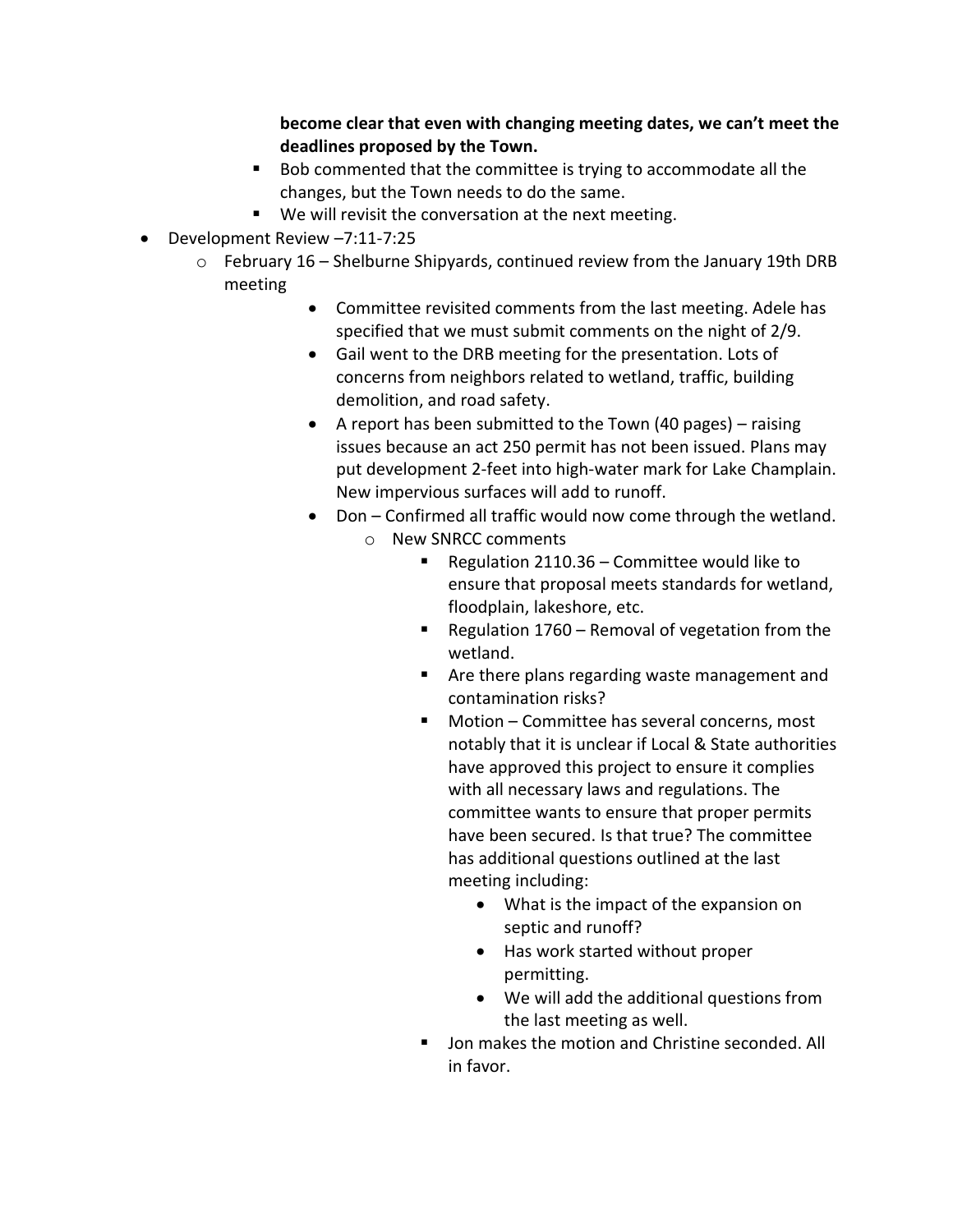- SUB 21-01 / BLA 21-03 / SP 22-01 4309 & 4385 Shelburne Road Preliminary Plan for two lot subdivision and site plan approval for hockey academy. Comments due by Feb 8
	- Committee has no new comments on this project.
- o March 2 SUB 22-01 913 Falls Road, Sketch Plan review of proposed 7 unit PUD comments due by Feb 17 See Gravelin documents attached
	- Does the proximity to the LaPlatte River present concerns.
	- Is there too much of a slope  $-15%$  or more?
	- Mike Is there potential for adding the back part of the lot to the Park? Could there be public access?
	- Sean Does the last unit sit too far on the slope? Could there be greater clustering? Are they proposing to develop on steep slopes.
	- Request that as few trees as possible are disturbed.
	- If Northern section is not added to the Park, then we request no disturbance beyond potential public access.
	- If we request access, we are not asking for parking.
	- Ensure that all development follows the Shelburne Falls Historic District regulations.
		- Motion Jon, Bob 2<sup>nd</sup>
		- Discussion about best approach to make sure the land is permanently conserved. Best approach? We would like to discuss this with the developer.
		- Chandler amendment to the motion The Committee moves to discuss permanent conservation options with the developer, requests providing public pedestrian access to the property without requiring parking, minimal disturbance of trees, and would like to see further clustering of units in order to further to avoid steep slopes.
		- $\bullet$   $\cdot$  All voted yes.  $-9$  people
- • Work on RFP for consultant study 7:26-7:40
	- o Priorities for this project? Result should help to drive new regulation. Findings could also apply to conservation prioritization.
	- $\circ$  Sean We should focus on habitat. We should not narrow things down to singular species. We should be looking more wholistically.
	- $\circ$  Potentially have the consultant propose a methodology that would help to promote conservation in a town like Shelburne?
	- o We should provide a budget. (probably around \$15K)
	- o Need to start draft RFP Jon will start a document.
- Discuss having Jens Hilke of Fish&Wildlife Department run a community values mapping effort 7:41-7:59